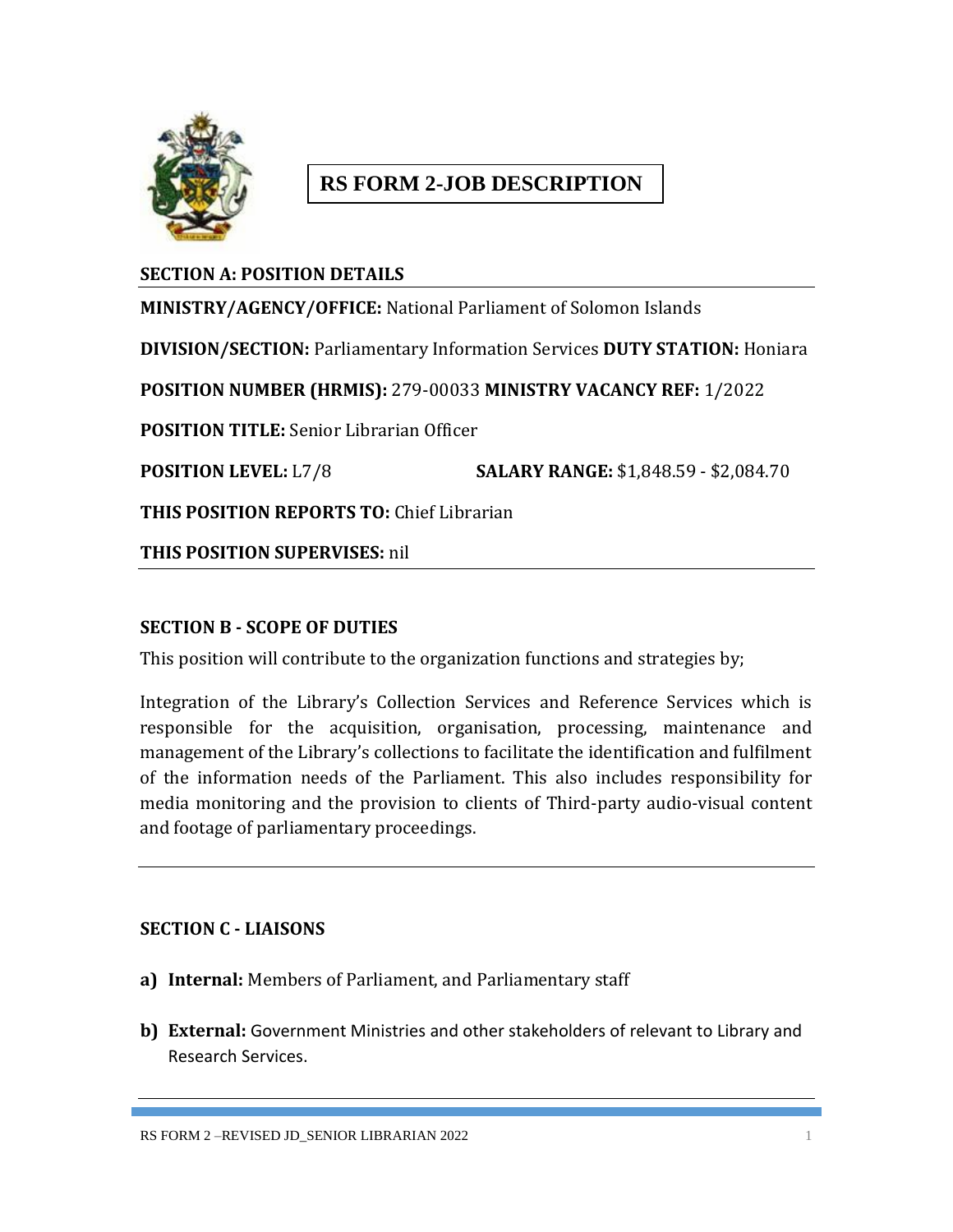## **SECTION D: KEY DUTIES**

## *The officer required to:*

- 1. Identify, compile and acquire hard and e-copy of relevant library resources in accordance with National Parliament of Solomon Islands Library Collection Development Policy.
- 2. Manage the Parliamentary library Collection, including monographs, government publication, periodicals and non-print materials.
- 3. Undertakes and coordinates work as part of the Collection Services to ensure access to accurate and timely information for clients.
- 4. Maintaining and developing the Library's management system, digital repository and print collections including serials, legislation, government publications, media releases and general collections;
- 5. Sourcing and editing media clips including TV, radio and footage of parliamentary proceedings; administration of legal deposit requirements.
- 6. Preserve and conserve Library Resources, ensuring old and valuable books, historical collections and rare materials are kept under special conditions.
- 7. Organize, arrange and maintain the physical setup of the Parliamentary Library Collection from time to time.
- 8. Continuously monitor and report to ICT Support staff regarding website information.
- 9. Perform any other duties that may be delegated by the Chief Parliamentary Librarian

## **SECTION E – KEY RESULT AREAS**

#### *Successful performance of the duties will be indicated by:*

- 1. Maintain and develop the Parliamentary Library's collection, both electronic and print
- 2. Respond to requests from clients and library staff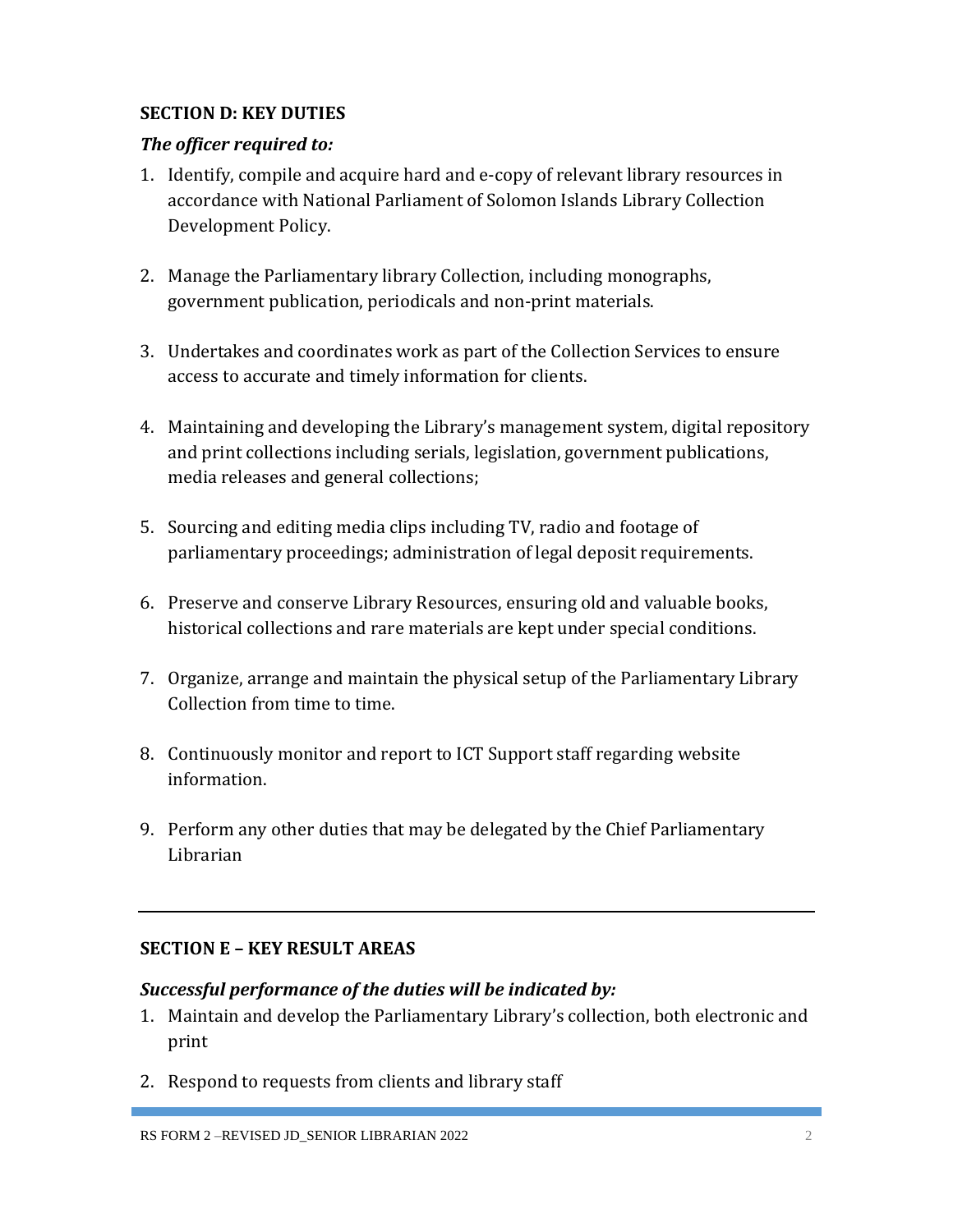- 3. Manage the daily operation of audio-visual media monitoring services, which may involve some work out of regular hours during Parliamentary sitting days.
- 4. Supervise, train and direct staff. (Library Assistant Level 5, and Library Technician Level 2 staff)
- 5. Participate in management of stack collection
- 6. Web maintenance and authoring of library's webpage.
- 7. Work across all sections of Collection Services to address areas of the greatest need, as directed by Chief Librarian
- 8. Actively participate in nominated projects
- 9. 100% attendance (unless on authorised leave) and compliance with Code of Conduct

## **SECTION F – CAPABILITY AND QUALIFICATIONS**

#### **Mandatory Qualifications**

• Bachelor Degree in Library and Information System and/or Diploma in Library and Information System or Library Management.

## **Desirable Qualifications**

- Tertiary qualification in Library Science and Information System is desirable for this role.
- ICT or media work experience is desirable

#### **Capabilities Required**

- Maintaining a general awareness of the operations of Parliament, its policies, procedures and conventions.
- Maintaining of technologies, issues and workarounds as they relate to the Parliament's technology environment and clients' use of Library services.
- Strategic to lead and manage Library Resources and User Services.
- Ability to coordinate the operations in dissemination and retrieval of library information and resources to the library clients.

## **SECTION G – SELECTION CRITERIA**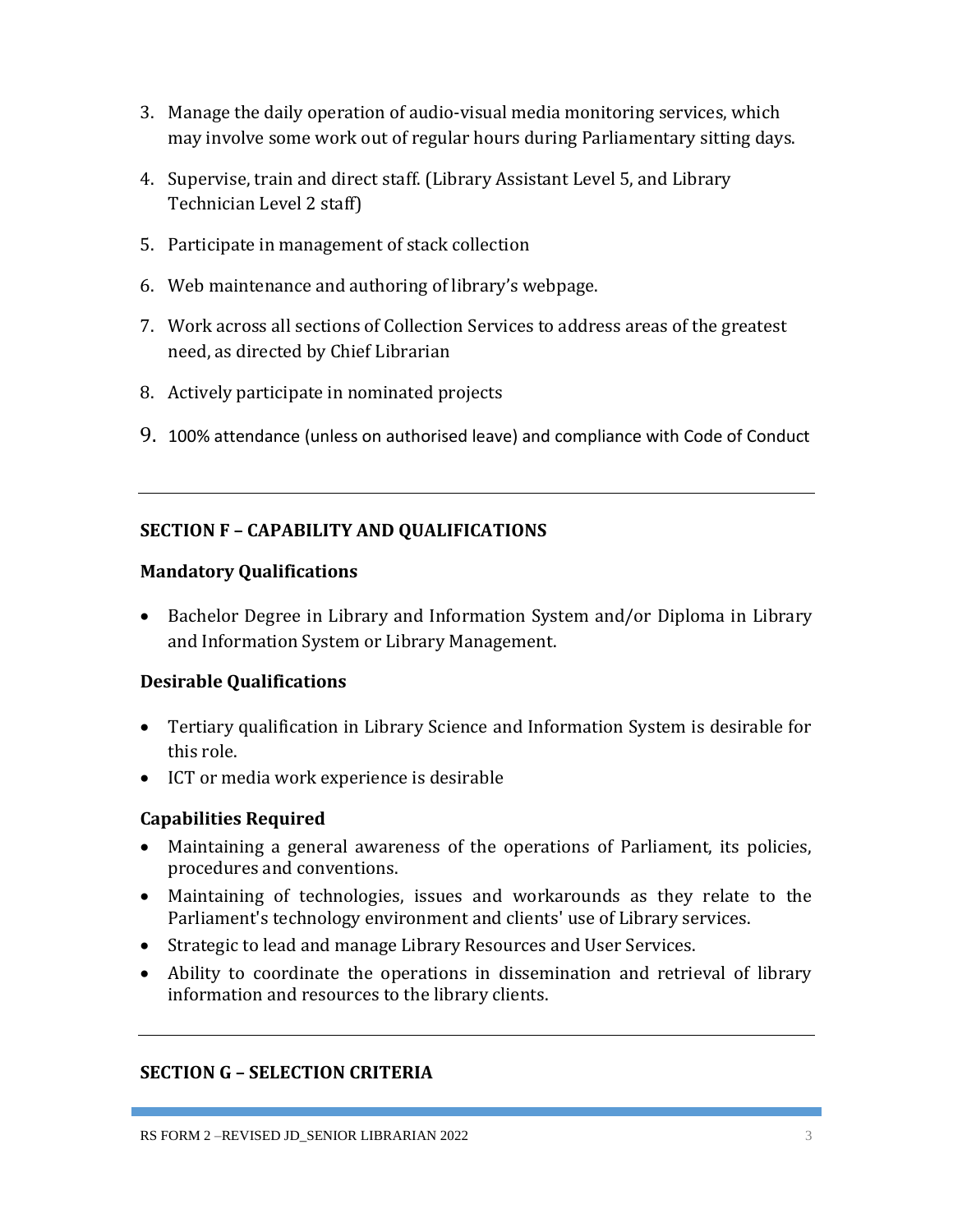#### **Experience:**

- 1. Effective research, writing and conceptual skills.
- 2. Effective organizational skills in order to manage competing priorities
- 3. Understanding of the role of Parliament and the system of government in the Solomon Islands.
- 4. Experience and current knowledge of information technology resources and library systems

#### **Knowledge:**

- 5. Extensive working knowledge of original cataloguing practice and procedure, according to established library standards.
- 6. Minimum two years of high-level cataloguing experience, including experience with government publications
- 7. Extensive experience and current knowledge of information technology resources and library systems (such as Koha LMS and DSpace Digital Repository).
- 8. Demonstrated interest in the emerging library and technology trends, and an ability to implement new services in response to changing user needs.
- 9. Good knowledge of current affairs as it relates to government throughout Solomon Islands.
- 10. Understanding of the role of Parliament and the system of government in the Solomon Islands

## **Skills and ability:**

- 11. Ability to understand and comply with the public service Code of Conduct and follow all other laws, policies and procedures which relate to the improving gender equality and creating safer workplaces.
- 12. Ability to develop and deliver effective customer services to Members and staff and clients of the Parliament.
- 13. Ability to work collaboratively in a team and independently with a high level of autonomy
- 14. Ability to use and manage a range of computing software
- 15. A strong commitment to continuous improvement